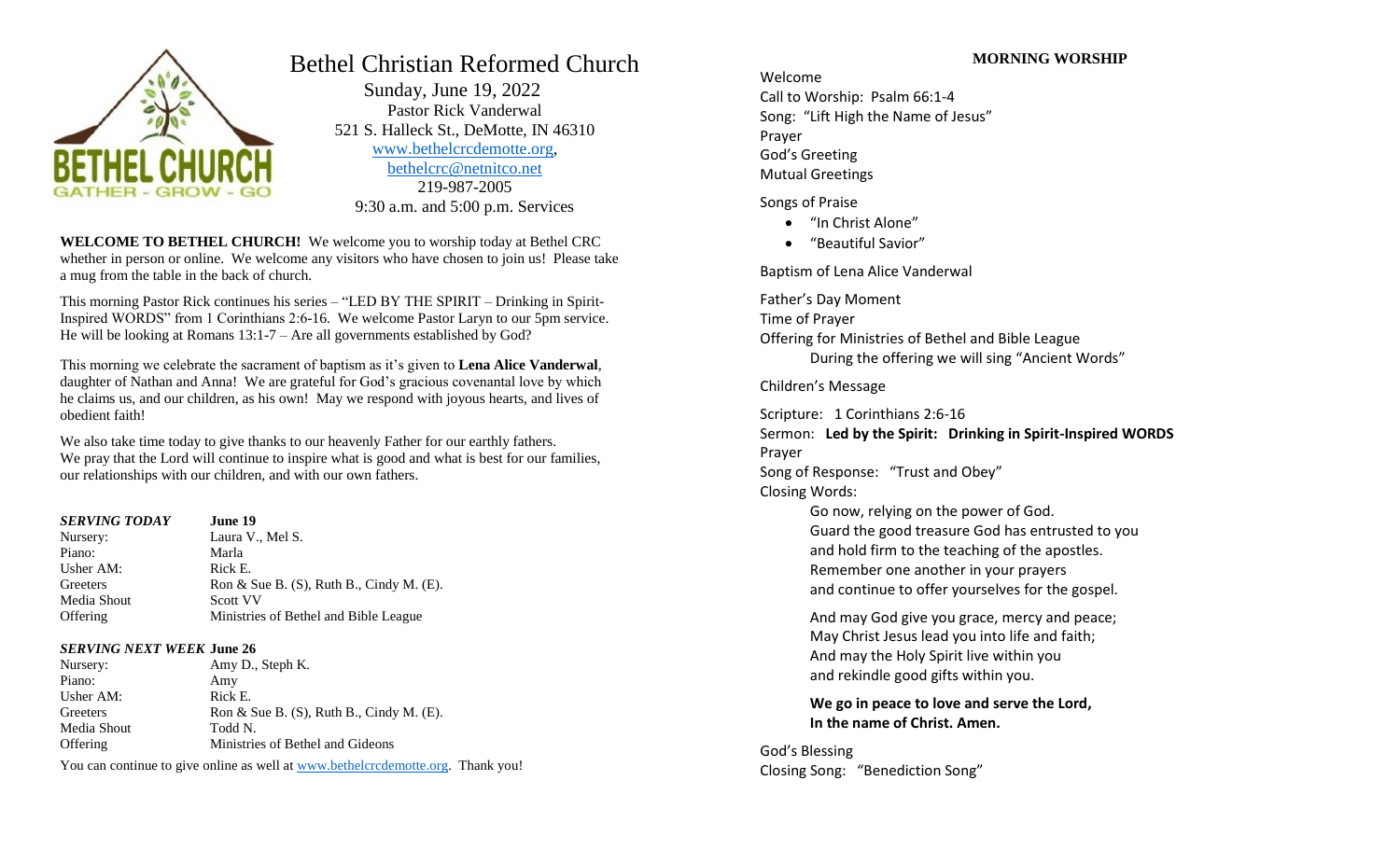#### **5PM WORSHIP**

Welcome

Call to worship:

The LORD has enthroned his King, the Lord Jesus Christ, at his right hand in heaven.

**He has given to him the nations as his inheritance,** 

**and the ends of the earth as his possession.**

Now we are invited to bow before the throne of our loving heavenly Father and his Son Jesus Christ. **Be wise: serve the LORD with fear, and rejoice with trembling. Blessed are all who take refuge in him.**

Song of Praise: "The Ends of All the Earth Shall Hear"

Prayer of Praise

Songs: "All Creatures of Our God and King": vs. 1,2,5,6 "Glorious Things of Thee Are Spoken"

Scripture Before Prayer: 1 Timothy 2:1-2 Congregational Prayer Requests

Song: "If My People's Hearts Are Humbled"

Scripture: Romans 13:1-7 Sermon: **Are All Governments Established by God?** Prayer

God's Parting Blessing Closing Song: "God of Our Fathers" – W/C 573 vs. 1,2,4

## *ANNOUNCEMENTS*

The Education / Faith-Nurture Team is looking forward to a new curriculum for Sunday school. **WE ARE IN SEARCH OF A NEW SUNDAY SCHOOL DIRECTOR** to work with the education team to help Sunday School be a success. This involves downloading videos for each week and printing out lesson materials. The program can be accessed from the website: [www.superbook.cbn.com.](http://www.superbook.cbn.com/) Please prayerfully consider this important opportunity. Please contact anyone from the Education Team for any additional information: Mary B, Linda B, Dianne DV or Mike Z.

**CONGREGATION** – Please have **ALL bulletin announcements** sent to the church email [bethelcrc@netnitco.net](mailto:bethelcrc@netnitco.net) by 5:00pm each Wednesday from now through August  $7<sup>th</sup>$ . Thank you!

**THE OUTREACH TEAM IS IN NEED OF YOUR HELP!!** On June 25 the Connection Center of DeMotte will be having their 5K/1 mile walk/run fundraiser. They are short of volunteers and could really use some help from our congregation. If you can help out a few hours, please text Marla VM at 219-869-8760.

## **CHURCH FAMILY: PLEASE KEEP Praying for:**

- \* Pam VW, and her upcoming hip replacement on June 27.
- \* Corky B, Ted and Donna H, Barb E, Andy and Cheryl, John B, Ruth and Rachel, Wayne and Carolyn VV, Wanda W
- \* Keith C, for continuing healing his trache has been removed, can talk, and is more coherent than ever before. Praise God for healing mercies!
- \* Denny F as he struggles with cancer and has now been put on the very beginnings of hospice care, even though he can still get up and around and engage with people in a limited way. Pray for Denny's family.
- \* Pray also for Josie V, whose cancer treatments seem to be having a desired effect continue to pray for healing!

**We want to thank everyone at Bethel for such a thoughtful sendoff.** The notes, memories, and food all made our final weeks at Bethel special. We have been richly blessed in our 10 years here, feeling the love of God's family in this little corner of the world. We pray that God will continue to use Bethel and its people in service to His Kingdom.

Dan, Lisa, Emily, Caroline, Paul, and Joe Zylstra

#### As a result of this past week's Synod:

CRC Synod approved to **recommend the HSR to the churches as providing a useful summary of biblical teaching regarding human sexuality**. In so doing, they affirmed an orthodox and traditional view of sexuality as between one man and one woman.

CRC Synod also **affirmed that unchastity in the Heidelberg Catechism encompasses adultery, premarital sex, extra-marital sex, polyamory, pornography and homosexual sex**, all of which violate the seventh commandment passes

Third, there was a motion to add a footnote in future printings of Q&A 108 of the Heidelberg catechism to clarify what is meant by unchastity according to the above definition, but that motion did not pass, though it was close.

There were obviously many more things that were discussed at Synod, but we know these were areas of great concern that would define and determine the future of the denomination. We praise God that Synod stood for an orthodox and traditional understanding of human sexuality. Yet while this is a "victory" in one sense, it is taken by others to be a lamentable decision since many do not agree with what Synod decided, just showing how divergent our understandings are regarding Biblical authority, interpretation, justice, love, and more. Please pray for the denomination, for healing, for kindness and compassion, for conversations that allow us to be Jesus to each other.